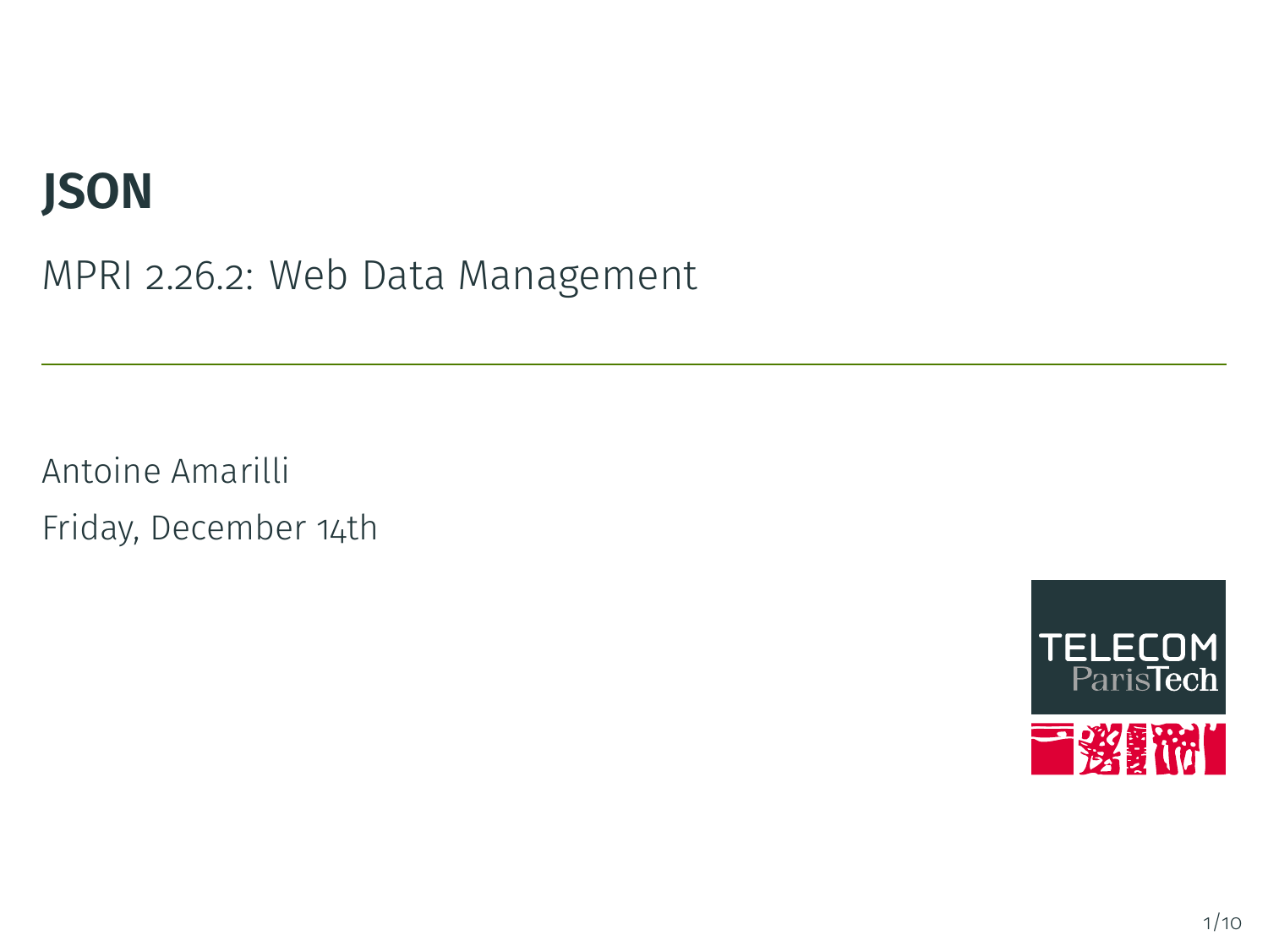#### **JSON**

- Meaning: JavaScript Object Notation
- Main goal: Serialization of data

```
{
  "firstName": "John", "lastName": "Smith",
  "address": {
    "streetAddress": "21 2nd Street",
    "city": "New York",
    "postalCode": "10021-3100"
  },
  "phoneNumbers": [
    { "type": "home", "number": "212 555-1234" },
    { "type": "office", "number": "646 555-4567" },
    { "type": "mobile", "number": "123 456-7890" }
  ],
}
```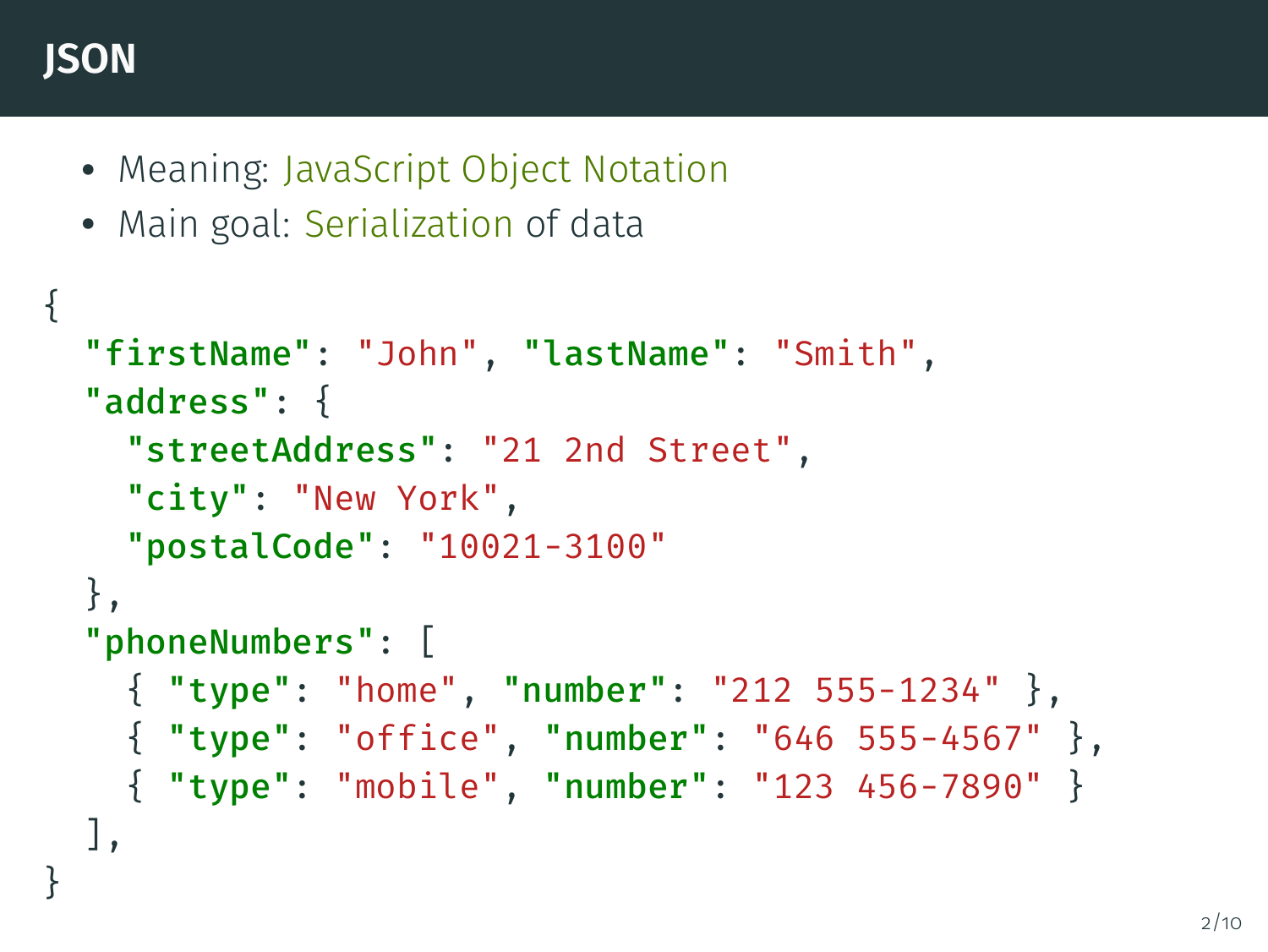- Numbers, including floating numbers, scientific notation
- Strings, with delimiters
	- Whitespace out of strings is ignored, unlike XML
	- Quotes, backslashes, control characters must be escaped; for Unicode, \u0042
- Array, ordered list of elements separated by commas
	- For instance:  $[0, 1, "a", 2.4]$
- Object, dictionary of keys (strings) and values
	- For instance: {"a": 1, "b": "c"}
	- The order among keys is irrelevant
	- Duplicate keys are discouraged but allowed
- Boolean values true, false; special value null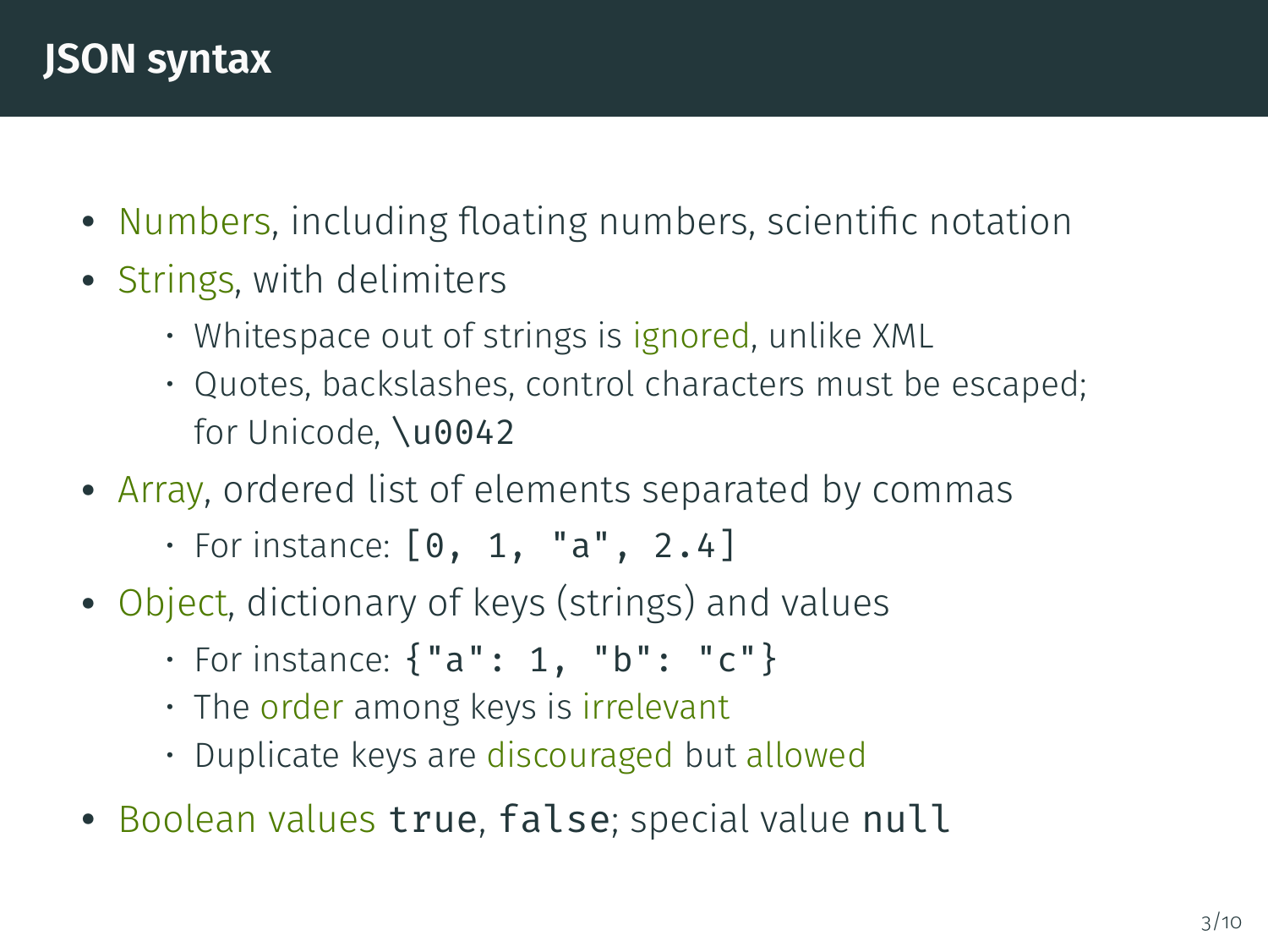```
function request() {
  $. ajax({}url: "data.json",
      cache: false,
      success: function (data) {
          $( "#load" ).html( data.load );
          $( "#speed" ).html( data.speed );
        }
      });
}
```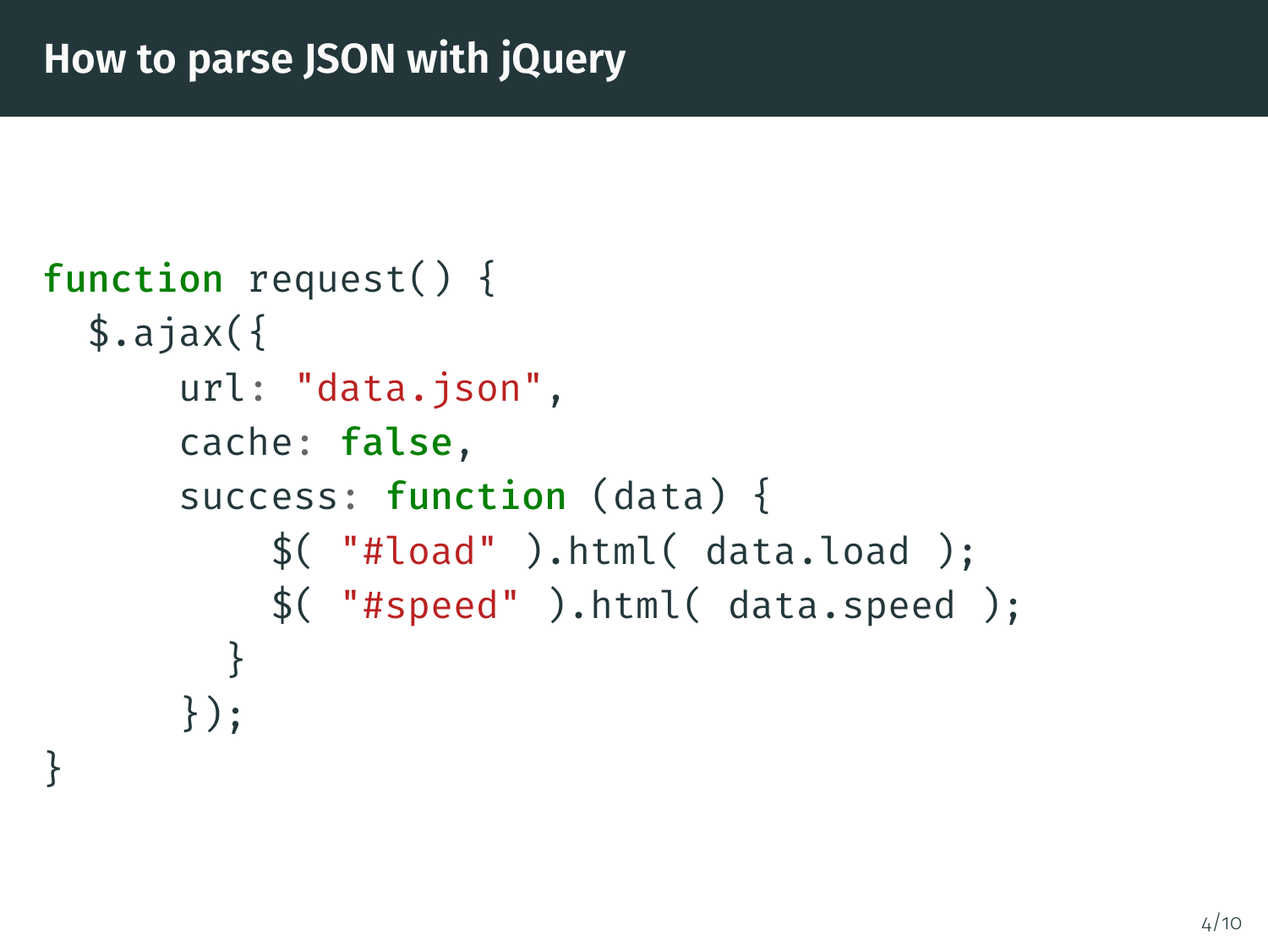### **Main differences with XML**

- JSON syntax is (mostly) a subset of JavaScript
- JSON once deserialized is navigated as an object whereas XML is navigated with the DOM
- JSON does not mix text and structured data
- JSON syntax is simpler: no comments, attribute, namespaces...
- JSON is lighter: compare:

```
{
    "a": ["a1", "a2"],
    "b": ["b1", "b2"]
}
                                                                \langle r \rangle\langle a \rangle \langle v \rangle \langle a \rangle \langle v \rangle \langle v \rangle \langle v \rangle \langle a \rangle<b> <v>b1</v> <v>b2</v> </b>
                                                                </r>
```
- JSON is less carefully normalized
- Less bells and whistles: little typing, no XSLT, etc.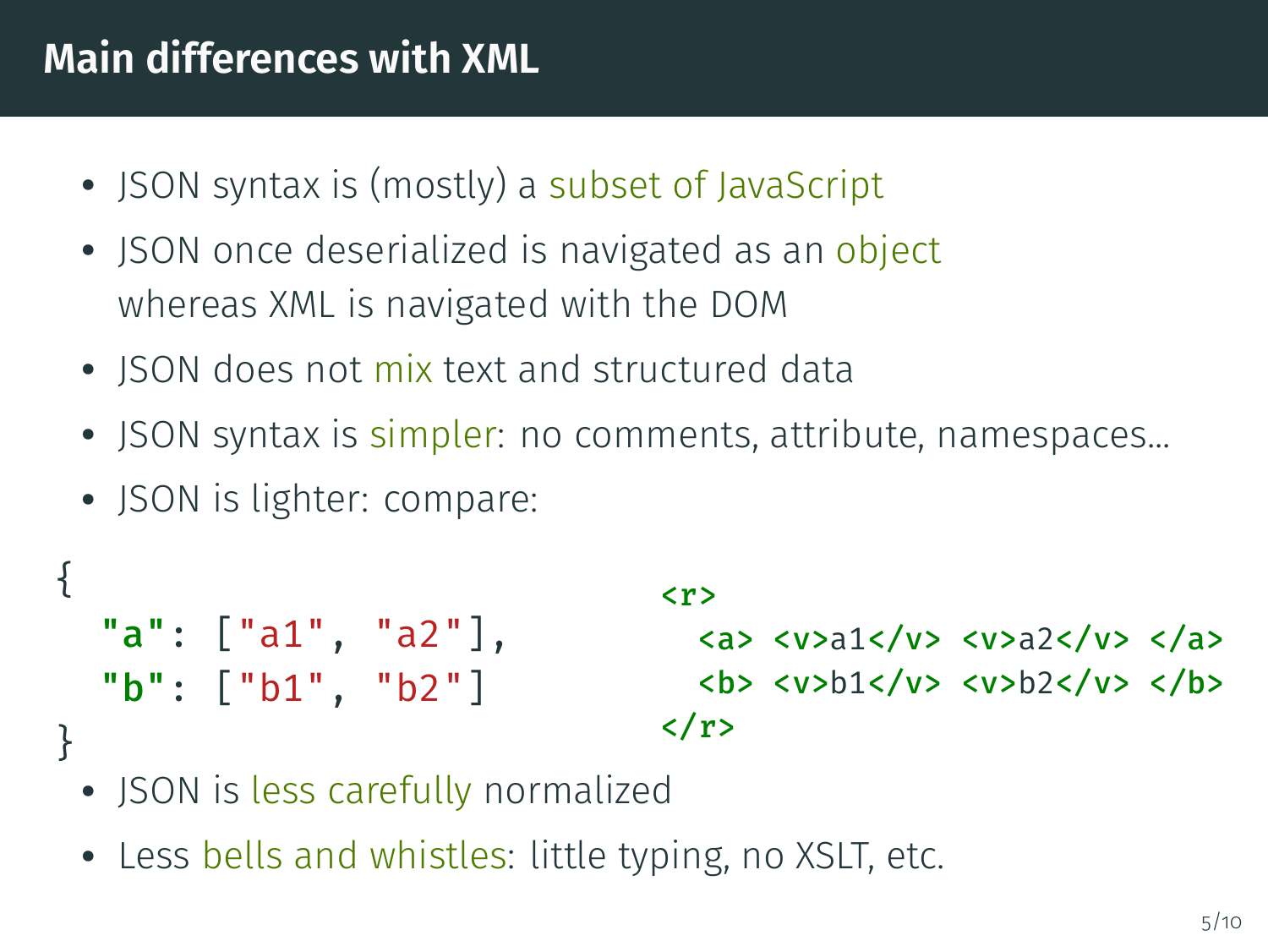# **JSON ambiguities**

- No version number for JSON
- Multiple competing specifications
- Nicolas Seriot, *Parsing JSON is a Minefield* http://seriot.ch/parsing\_json.php https://github.com/nst/JSONTestSuite/blob/ master/results/pruned\_results.png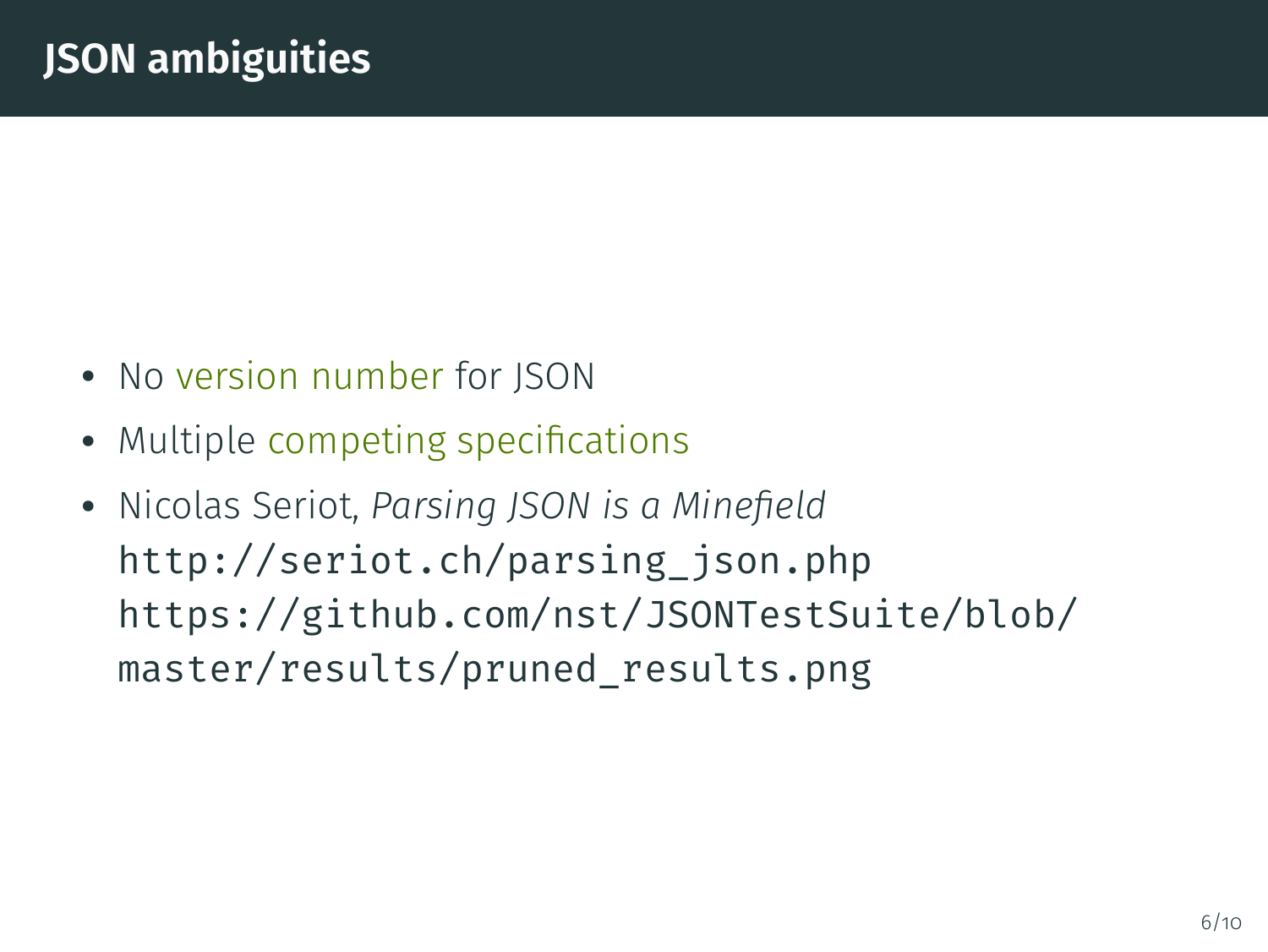## **JSON extensions**

- JSON Schema, inspired by XML Schema, IETF (still a draft)
- Binary serialization formats: MessagePack, BSON, etc.
- JSON-LD, extension to store Linked Web data, used on schema.org
- YAML: extends JSON with several features, e.g., explicit types, user-defined types, anchors and references
- Some JSON parsers are permissive and allow, e.g., comments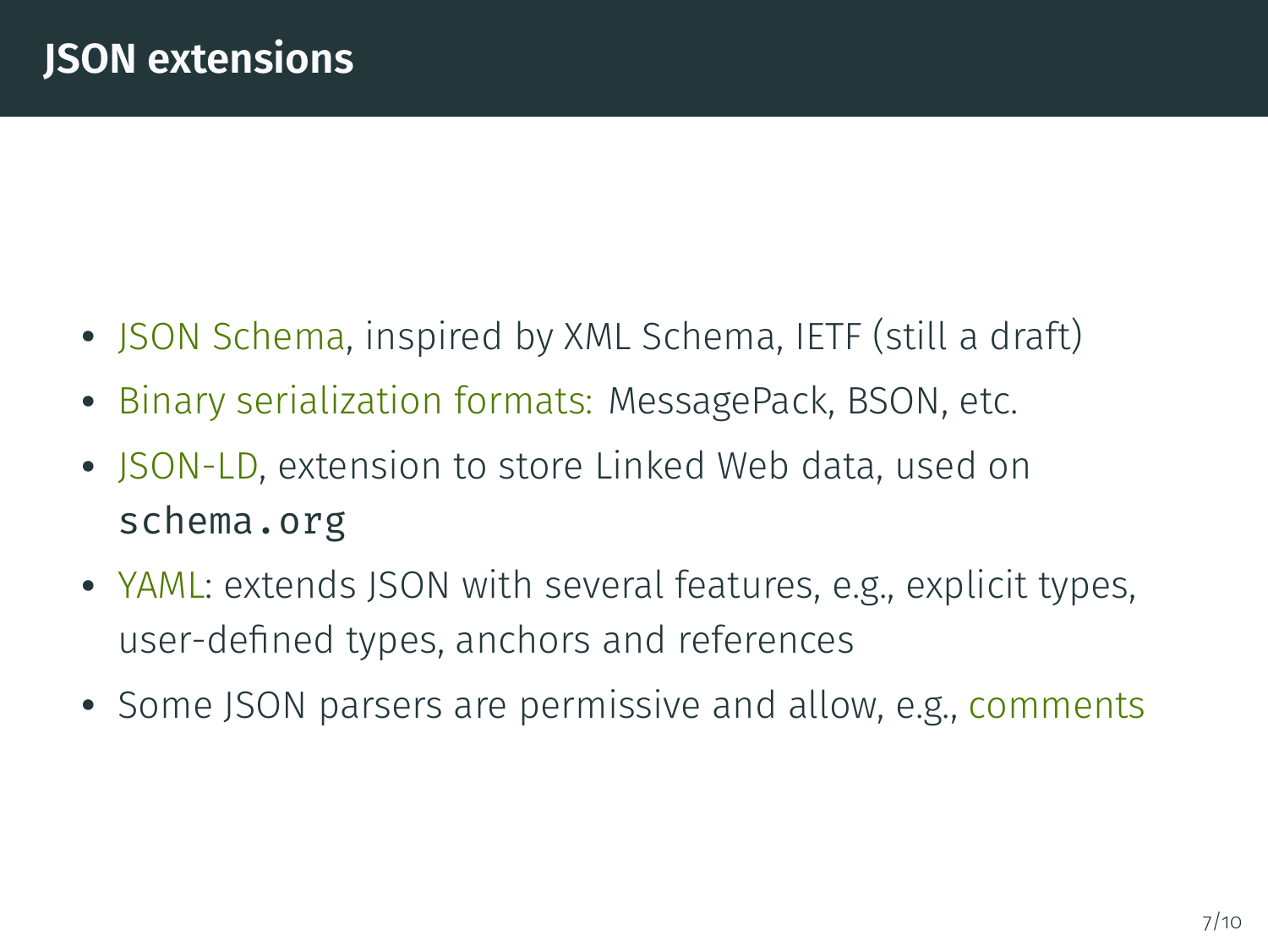# **Querying JSON**

- Directly supported in XPath 3.1 and XQuery 3.1 (March 2017)
- MongoDB is a NoSQL database using JSON that has its own query language
- Many proposals for a JSON query language: for a survey, see, e.g., Bourhis, Reutter, Suárez, Vrgoč. *JSON: data model, query languages and schema specification*. https://arxiv.org/abs/1701.02221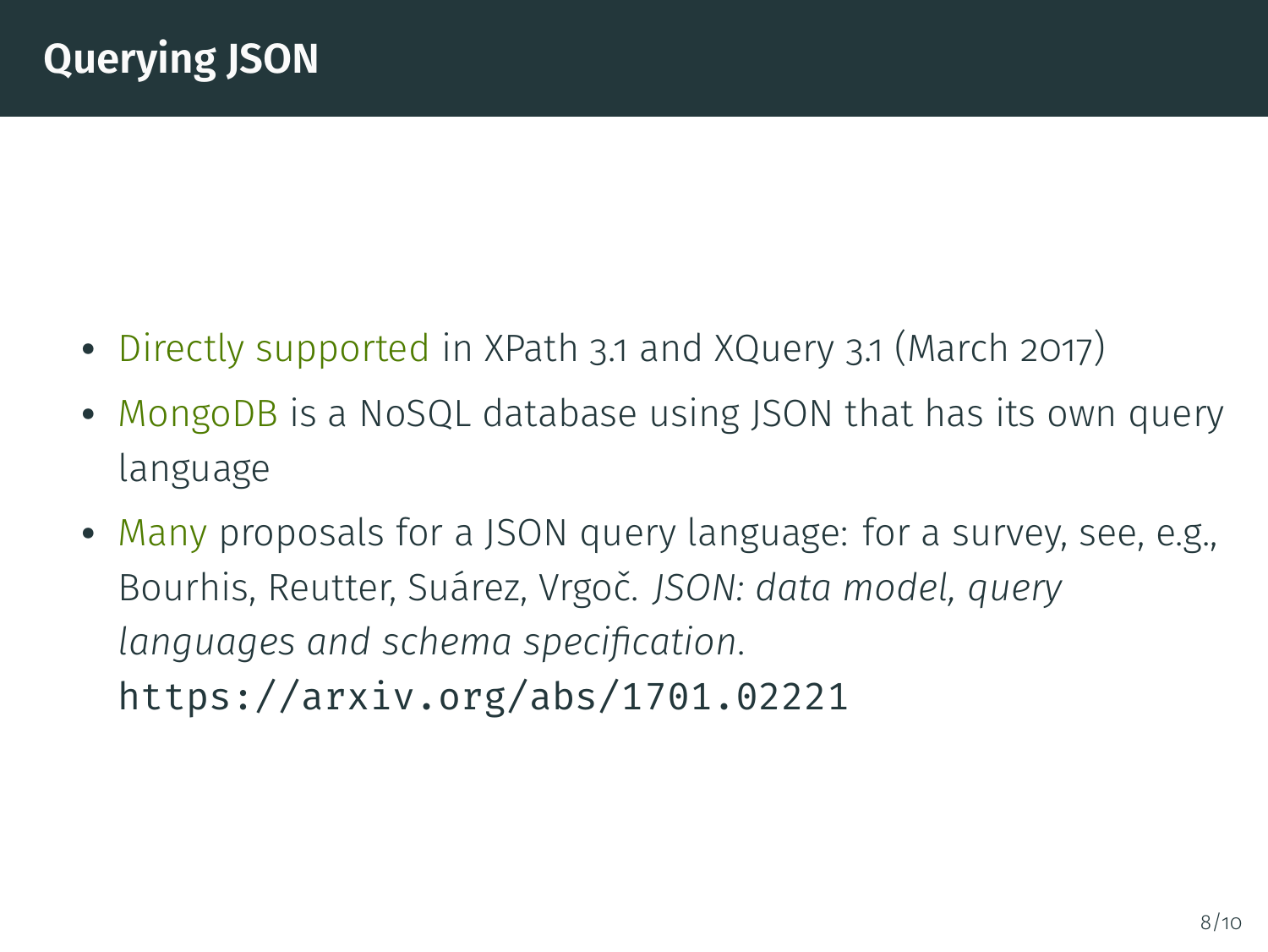# **Processing JSON**

- In a programming language: you can parse the JSON then manipulate it as an object
- On the command line, use jq https://stedolan.github.io/jq/ curl -s 'https://api.github.com/repos/stedolan/jq/commits?per\_page=5' | jq '[.[] | { message: .commit.message, name: .commit.committer.name, parents: [.parents[].html\_url] }]'
- Also: line-delimited JSON (newline-separated list of JSON objects)